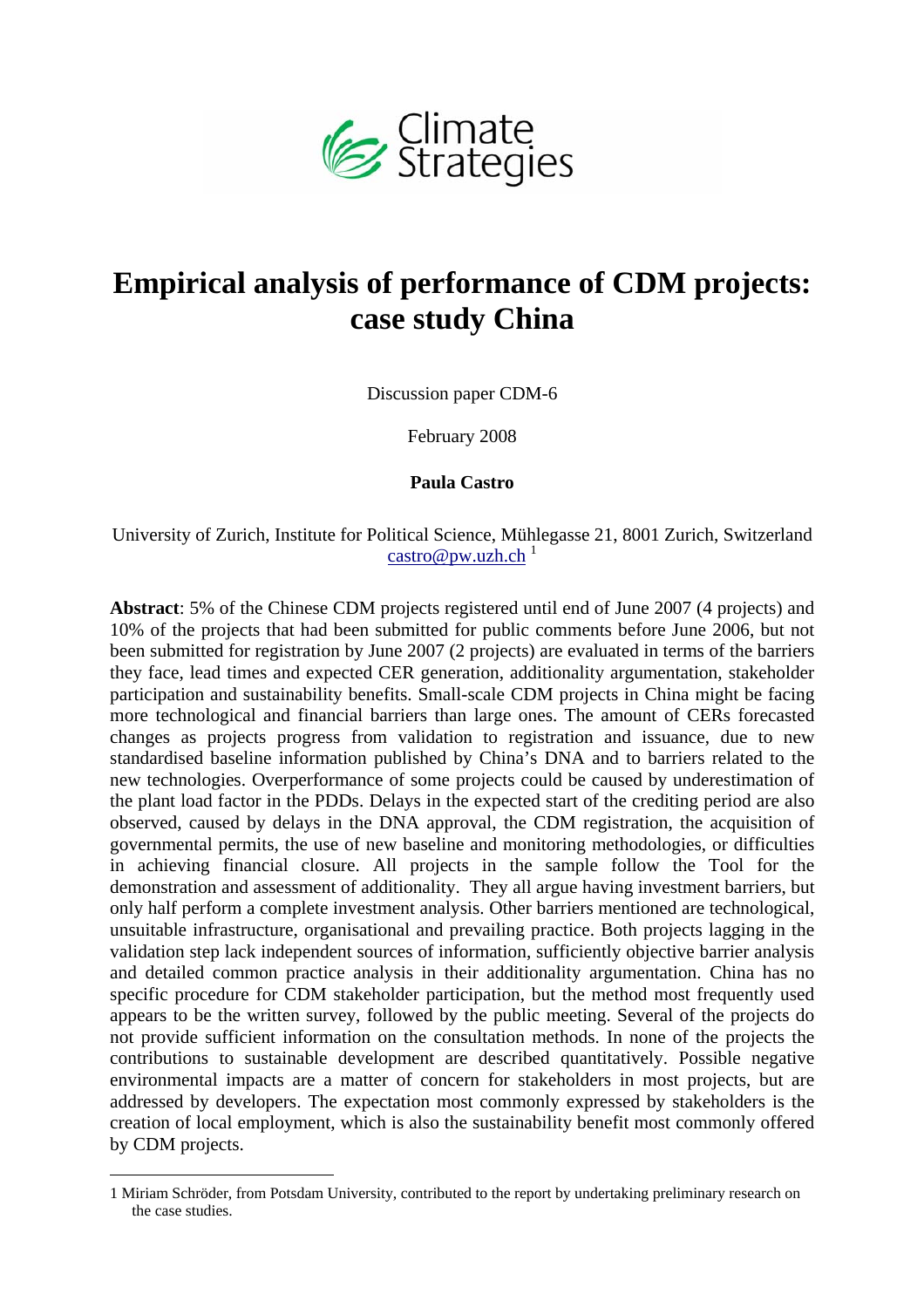# **Contents**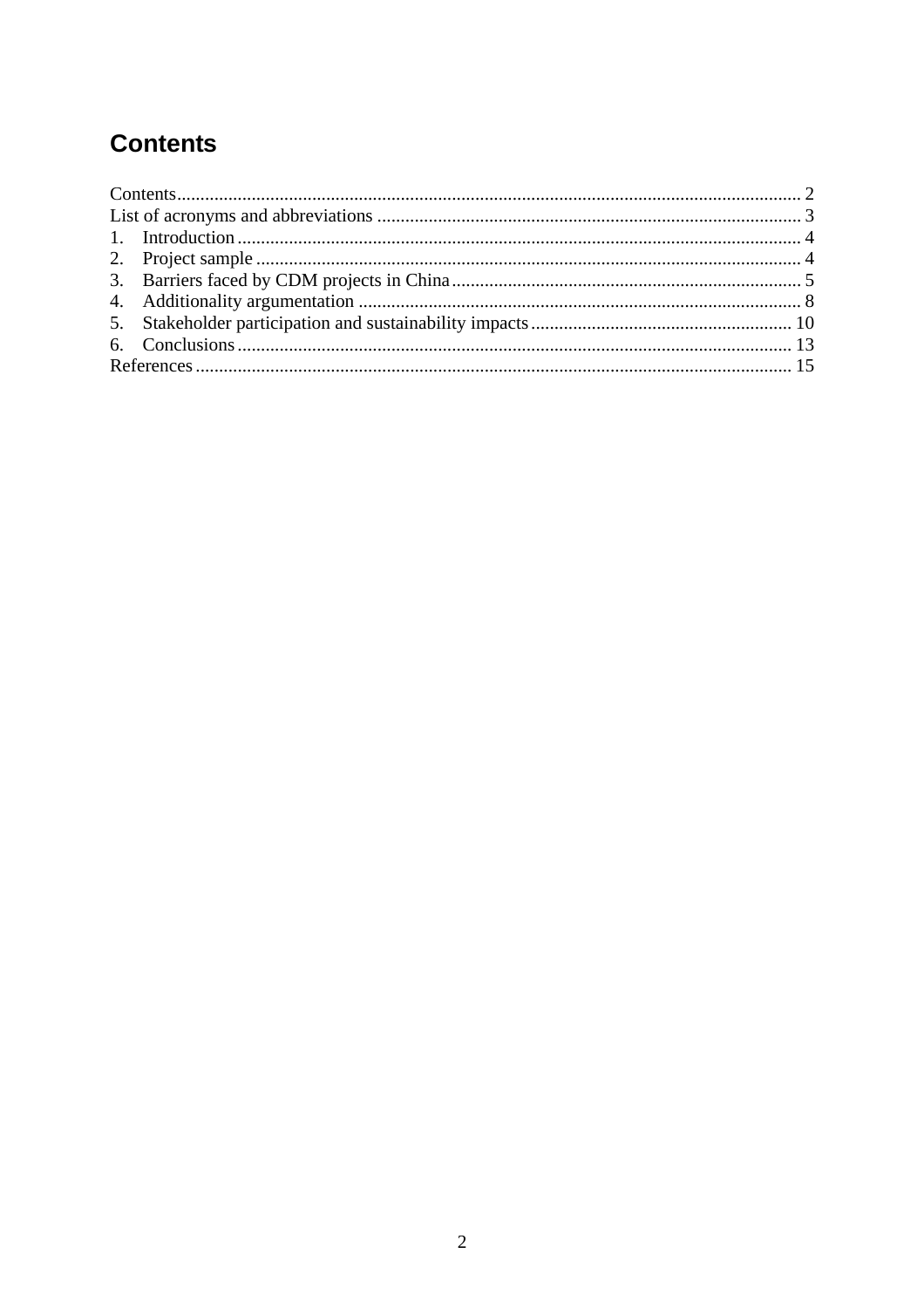# **List of acronyms and abbreviations**

| <b>Clean Development Mechanism</b><br><b>Certified Emission Reduction</b>        |
|----------------------------------------------------------------------------------|
| Codes given to the analysed projects                                             |
| Equivalent to carbon dioxide emissions (in terms of global warming<br>potential) |
| Designated National Authority                                                    |
| <b>Executive Board</b>                                                           |
| Environmental impact assessment                                                  |
| <b>Emissions Trading System</b>                                                  |
| European Union                                                                   |
| Greenhouse gases                                                                 |
| Internal rate of return                                                          |
| Not applicable                                                                   |
| Non governmental organisation                                                    |
| <b>Project Design Document</b>                                                   |
| <b>United Nations Environment Programme</b>                                      |
| United Nations Framework Convention on Climate Change                            |
| <b>UNEP Risø Centre</b>                                                          |
|                                                                                  |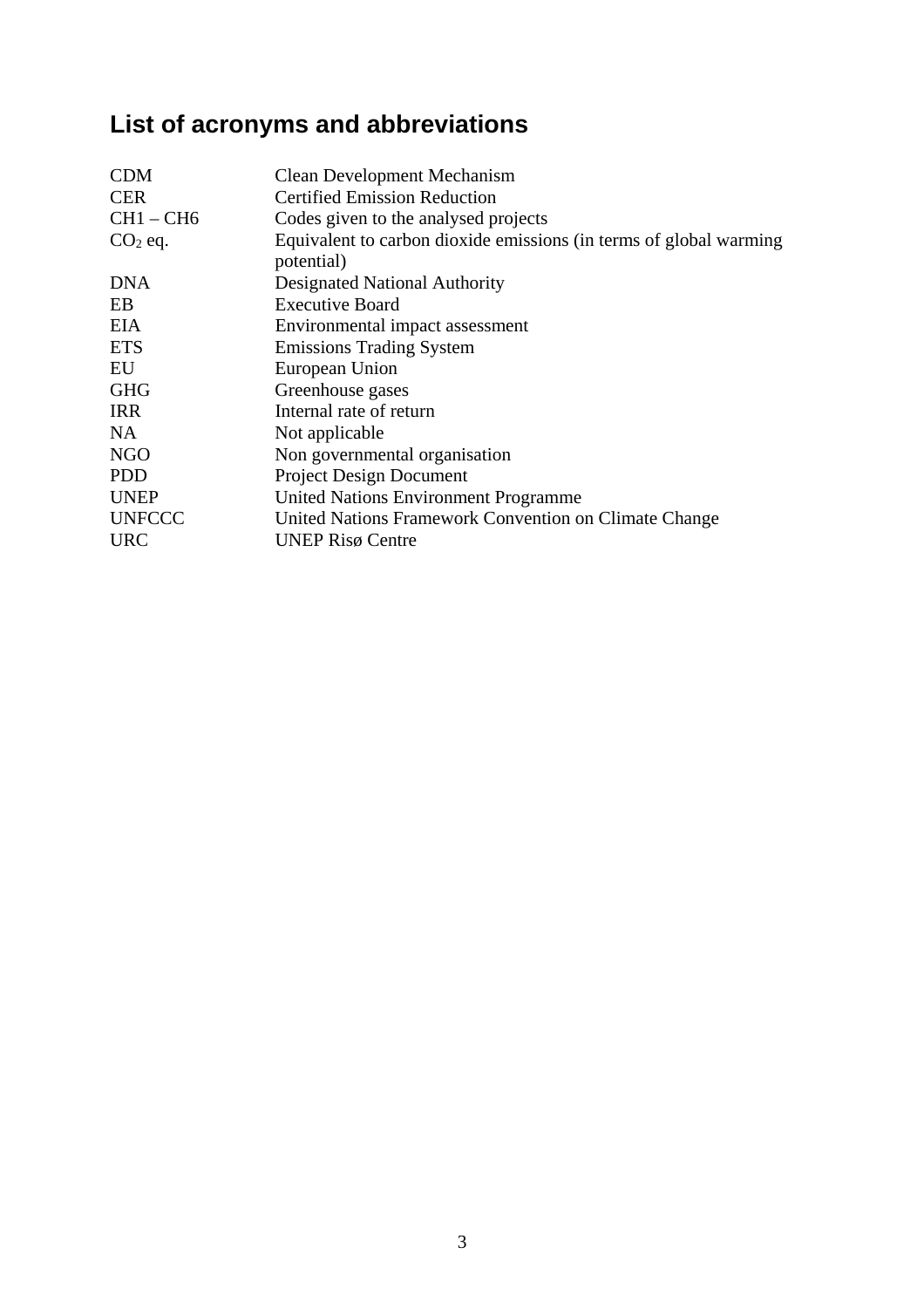### **1. Introduction**

Under the Kyoto Protocol, the Clean Development Mechanism (CDM) is one of the flexibility instruments aimed at helping industrialised countries, so called Annex I countries, to reach their emission reduction commitments in a cost-efficient manner, by purchasing credits from emission reduction projects in developing countries. These credits are less costly than investing in emission reductions within the industrialised countries themselves. At the same time, the CDM has the aim to benefit host developing countries by promoting investment in sustainable development and facilitating technology transfer.

Certified Emission Reductions (CERs) coming from CDM projects are not only interesting for government parties under the Kyoto Protocol, who need to meet their emission reduction targets by 2012, but also for private companies covered by the EU Emissions Trading Scheme (EU ETS), which are allowed to use CERs to comply with part of their EU ETS reduction requirements.

There are over 1500 CDM projects submitted for validation and almost 1000 already registered at the UNFCCC CDM Executive Board and therefore entitled to generate CERs. A reduction volume of over 1.3 billion tonnes  $CO<sub>2</sub>$  eq. by 2012 is expected from the registered projects. However, there are still doubts whether these CDM projects will really produce the volumes of CERs estimated during their design and registration and whether they will do it in time for the 2012 targets (Michaelowa, 2007). Moreover, there are also doubts about the environmental and social integrity of several CDM projects, which could reduce their attractiveness for potential buyers (Lohmann, 2006; Boyd et al., 2007; Ghosh, 2007).

India, China and Brazil are the developing countries where most CDM projects are being implemented. As of end of December 2007, the three countries together account for 63% of all CDM projects registered at the CDM Executive Board and 73% of the projects submitted for validation. Therefore, it is interesting to analyse the performance of projects in these countries in order to try to find answers to the above-mentioned doubts.

This paper analyses a sample of CDM projects in China in terms of the barriers they are facing and their impact on lead times and CER generation. It also evaluates three key aspects of project design: additionality argumentation, stakeholder participation and expected sustainability benefits. In Section 2 we present the project sample used for this analysis; Section 3 elaborates on the barriers faced by CDM projects in China, their possible causes and their effect on project performance; in Section 4 we assess the quality of additionality argumentation in the sample; and in Section 5 we look into the stakeholder consultation process and the expected sustainability benefits of these CDM projects. Section 6, finally, synthesises the findings and draws conclusions.

### **2. Project sample**

5% of the 88 Chinese CDM projects registered until end of June 2007 (4 projects), and 10% of the projects submitted for public comments before June 2006 without having been submitted for registration by June 2007 (2 projects) are evaluated through the analysis of their Project Design Documents (PDDs) submitted for validation and for registration, their validation, monitoring and verification reports. The sample has been chosen so as to include a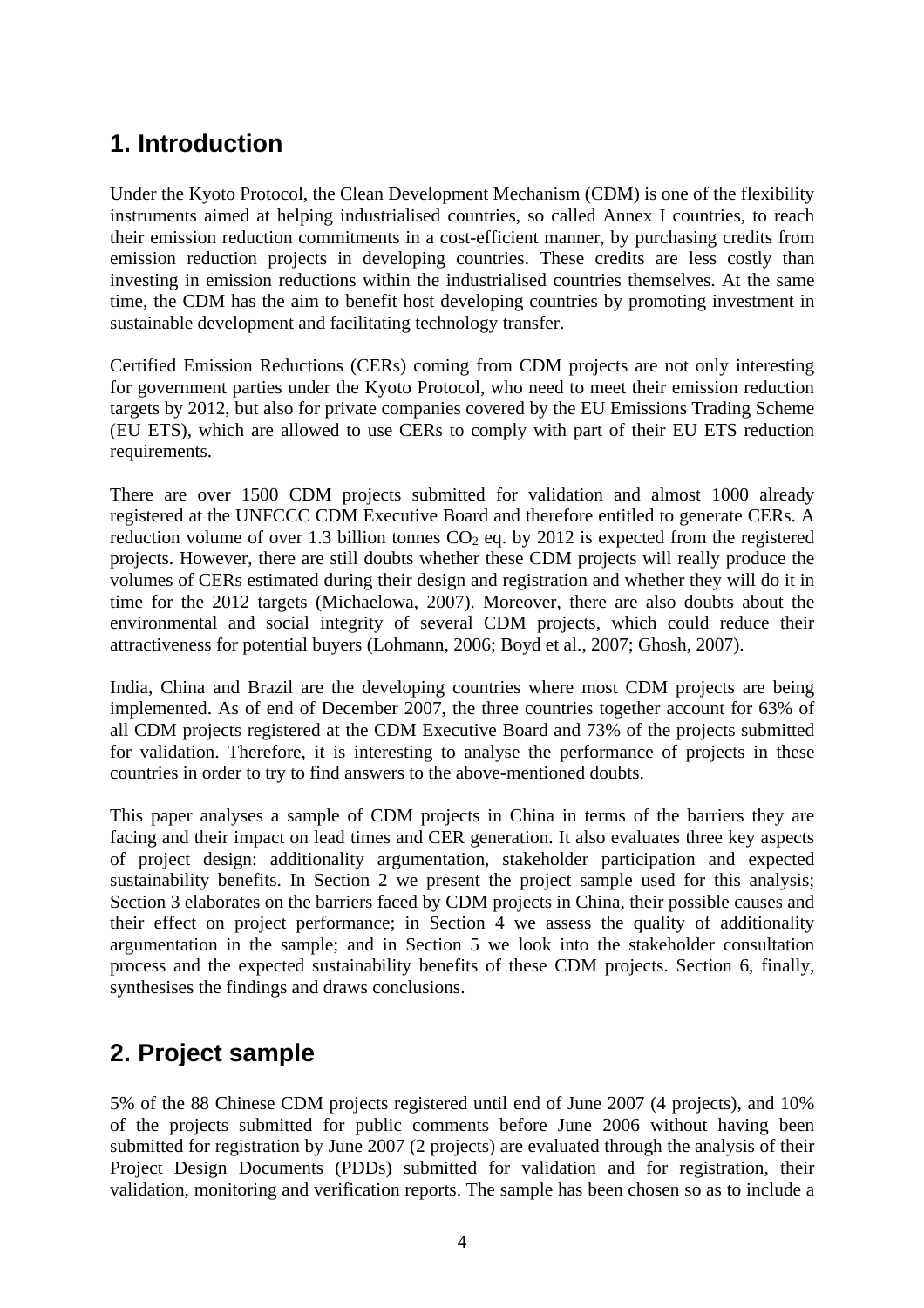range of project types, sizes and developers similar to the one actually occurring in China, as shown in Table 1. In the following sections, all data and calculations will be based on data for the Chinese CDM pipeline as of end of June 2007.

| <b>Project characteristics</b> |                                        | Number of<br>projects in<br>sample | Percentage of<br>registered and<br>submitted<br><b>Chinese projects</b> |
|--------------------------------|----------------------------------------|------------------------------------|-------------------------------------------------------------------------|
| <b>Project status</b>          | Registered                             | 4                                  |                                                                         |
|                                | In validation                          | 2                                  |                                                                         |
|                                | Renewable electricity for grid - hydro | 4                                  | 41%                                                                     |
| <b>Project type</b>            | Industry - waste heat recovery         | $\mathfrak{D}$                     | 16%                                                                     |
| <b>Project size</b>            | Small                                  |                                    | 21%                                                                     |
|                                | Large                                  | 5                                  | 79%                                                                     |
|                                | International consultancy I            | 2                                  | 1%                                                                      |
| <b>Developer</b>               | International consultancy II           | $\mathfrak{D}$                     | 6%                                                                      |
|                                | International consultancy III          | 2                                  | 8%                                                                      |

**Table 1: Characteristics of projects selected for the sample as compared to the total of Chinese CDM projects** 

Source: Author's calculations on the base of UNEP Risø Centre's CDM pipeline (status end of June 2007).

### **3. Barriers faced by CDM projects in China**

CDM project development faces several barriers, depending on the project type, character, size and the host country's specific situation. For example, there is the perception that especially small CDM projects and unilateral ones – this is, projects developed without intervention or investment from an Annex I country – might face more barriers for implementation than large or bilateral ones, respectively (Ellis and Kamel, 2007). They may have more difficulties gathering the financial means needed and overcoming the high transaction costs for applying to the CDM, lack sufficient technological know-how or face difficulties at finding CER buyers. Thus, we try to analyse whether project developers have faced any additional barriers due to the unilateral or small character of their projects.

With respect to the unilateral or bilateral character, all projects in the sample are bilateral, and thus none of them faced problems derived from being unilateral. In fact, most Chinese projects are bilateral: only 11% of all registered and 19% of all submitted CDM projects in China have a unilateral character.

One of the projects in the sample is small-scale, and it did find technological and financial barriers for implementation that were enhanced by its size, as stated in its PDD. On the one side, small hydro projects have a higher risk of low availability of water resources, which may cause considerable variance in the amount of reduced emissions. In addition, the limited capacity of a small project proponent can increase the implementation and maintenance risks, as well as the financial risks. The latter is especially the case for small private companies which face difficulties in securing loans from local banks, which often do not take the expected CERs revenue as a security because they are not familiar with the CDM and do not have trust in its revenues. Approximately 11% of all registered and 22% of all submitted Chinese projects are small-scale. Although the analysed sample is too small to allow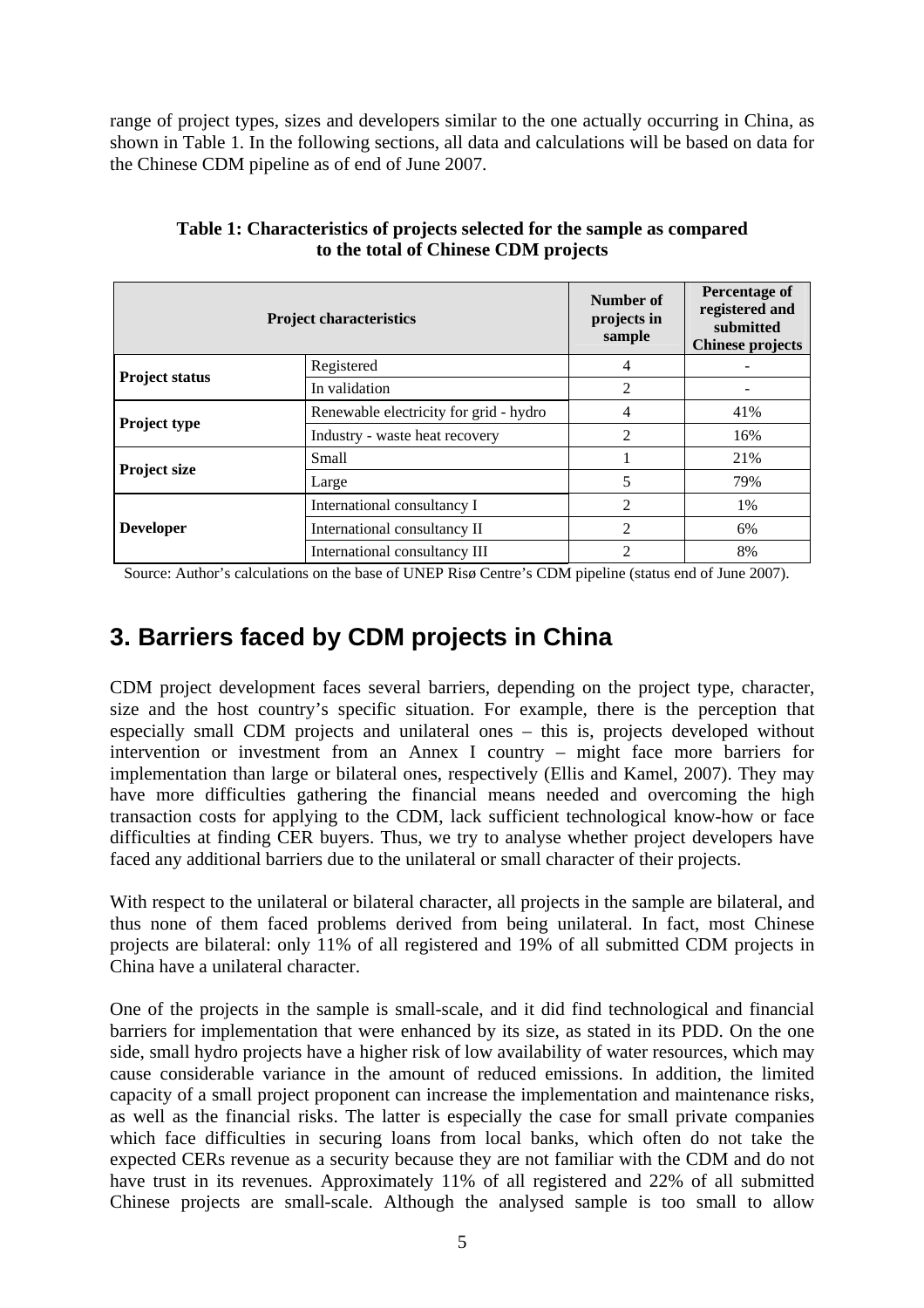generalisations, other small CDM projects in China could be facing similar barriers to the ones described above.

These barriers might however not be exclusively true for small projects. As described in the additionality argumentation section of their PDDs, all of the analysed projects face financial or investment barriers, and four (67%) face technological ones.

Many CDM projects have, at their design stage, very optimistic expectations in terms of the amount of emission reductions they will achieve and the date by which they will start to operate and generate CERs (Castro and Michaelowa, 2007<sup>2</sup>). In the first case, project developers might want to show high amounts of CERs in order to be able to find buyers or access financing more easily, they might not use conservative enough parameters in their calculations, or they might not foresee possible implementation difficulties. In the second case, the CDM project cycle, the in-country required permits and licenses, the financial closure or the construction phase might take longer than expected, thus delaying the start of the crediting period.

Thus, a different approach to assess the barriers faced by CDM projects and their effect on project performance is used in the following paragraphs: we try to find out how much and why the forecasted volume of CERs and the expected start of crediting period change as the projects move along the project cycle, from validation, through registration to CER issuance. For this purpose, the information provided in the PDDs published during validation and registration is compared. Additionally, where available, the amount of CERs already issued is extrapolated to reach an estimation of the total emission reductions expected once the project is operating. As both the Kyoto Protocol's first commitment period and the EU ETS second phase finish in 2012, only emission reductions foreseen up to that year are considered in the analysis.

Figure 1 shows the per cent change in forecasted CER generation for each project in the sample. Although it is not possible to draw general conclusions from this small sample, the results show a great variability in the way the amount of forecasted CERs varies. Between the validation stage and the actual issuance of the credits, changes of up to  $+36\%$  and  $-42\%$  the original volume of CERs are observed.

Table 2 shows the delays in the expected start of the crediting period of the analysed projects as they moved forward along the CDM project cycle. None of the analysed projects is an "early-start" project, this is, a CDM project allowed to register after its beginning of operations and to claim credits from before the date of registration. In this case, delays in the crediting period would not be expected to take place.

The results also show a great variability in the delays that projects may suffer between validation and registration, but they are consistent in that all projects suffer delays, especially long for the case of hydro power plants. It is interesting to note, though, that the start of the crediting period remained the same at project registration and CER issuance in all cases where information is available. Indeed, at registration projects are usually in a very advanced stage, and so further delays are not usual. On the contrary, as seen above, the amount of CERs issued usually varies more between registration and issuance than between validation and registration.

<sup>2</sup> See also Carbon Finance (2007), Point Carbon (2007), and Leoning (2006) for examples of carbon market analyses pointing out the underperformance of some CDM projects in terms of CER generation, especially animal waste and landfill gas projects.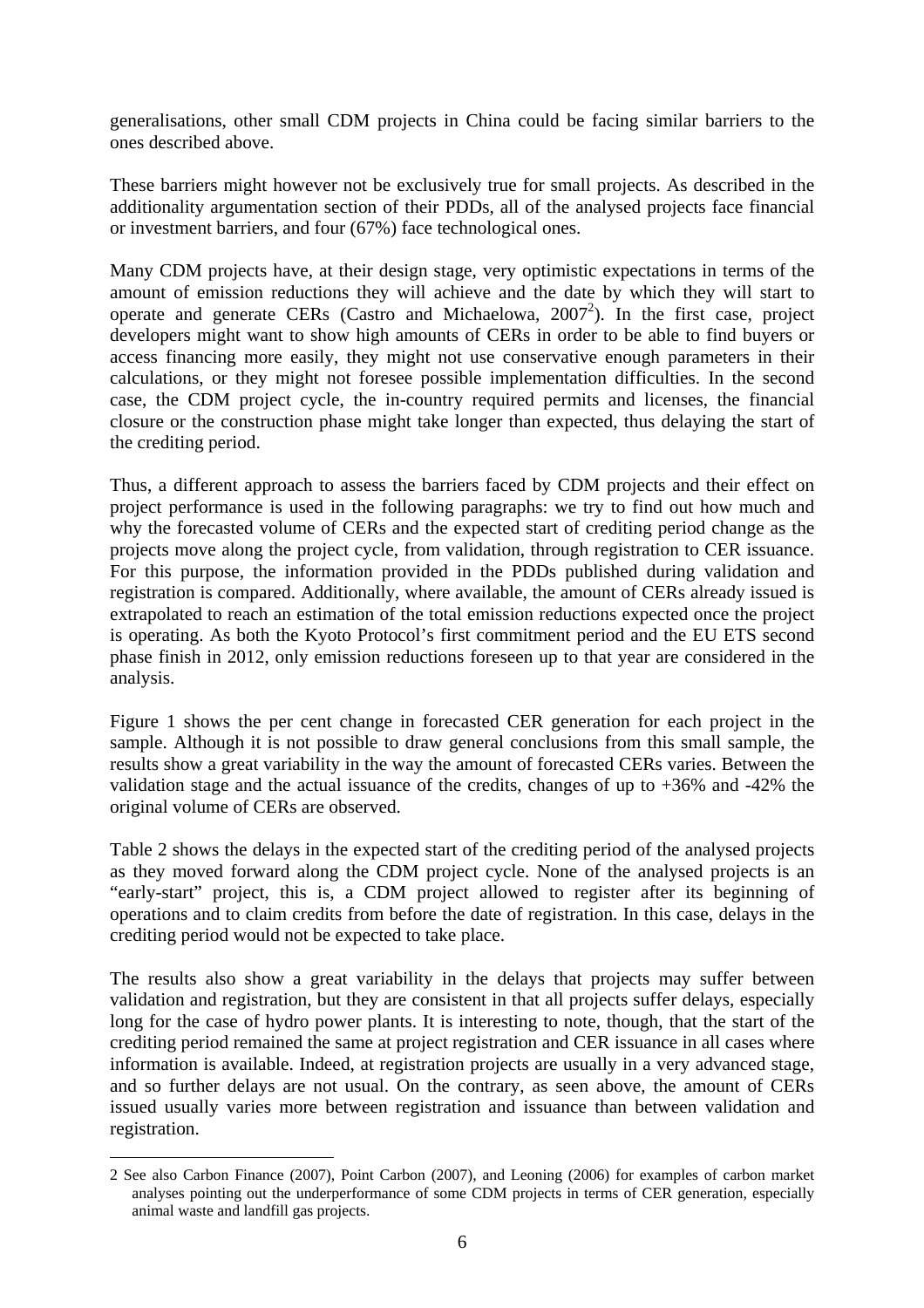

**Figure 1: Changes in forecasted amount of CERs along the CDM project cycle** 

Sources: Own calculations based on data from PDDs and monitoring / verification reports.

Notes: Projects CH1 and CH2 are not registered yet, and thus CERs are not yet being monitored or verified; figures shown for "registration" are based on expectations of the developers. Project CH4 has not requested issuance of CERs yet; the figure shown for the "issuance" stage is based on approximate monitoring data. Project CH5 and project CH6 will be verified only in 2008; the figure shown for the "issuance" stage is based on the monitoring report.

| <b>Project</b>                | Delay validation-<br>registration (days) | Delay validation-<br>issuance (days) |
|-------------------------------|------------------------------------------|--------------------------------------|
| CH1 - hydro large             | 366                                      | <b>NA</b>                            |
| CH <sub>2</sub> - hydro small | 547                                      | <b>NA</b>                            |
| CH3 - waste heat large        | 20                                       | 20                                   |
| CH4 - waste heat large        | 33                                       | 33                                   |
| CH5 - hydro large             | 365                                      | <b>NA</b>                            |
| CH6 - hydro large             | 275                                      | 275                                  |

**Table 2: Delays in expected start of crediting period along the CDM project cycle** 

Sources: Own calculations based on data from PDDs and monitoring / verification reports.

Notes: Projects CH1 and CH2 are not registered yet. Data provided are based on expectations of the developer. NA: Not applicable because no monitoring and verification reports are available yet.

#### **The reasons behind**

Why does the amount of expected CERs vary so much in the sample, and why is this variation so different from project to project? In all cases the CER levels had to be readjusted because China's DNA published new standardised emission factors for the country in August 2007. Some of the projects had been developed already in 2005, when there were no standard emission factors for China and so each project developer used their own figures, which were then only checked by the EB for conservativeness. Now, all projects have to use the same standard.

Additionally, the waste heat recovery projects described technical factors that resulted in changes in their expected emission reductions: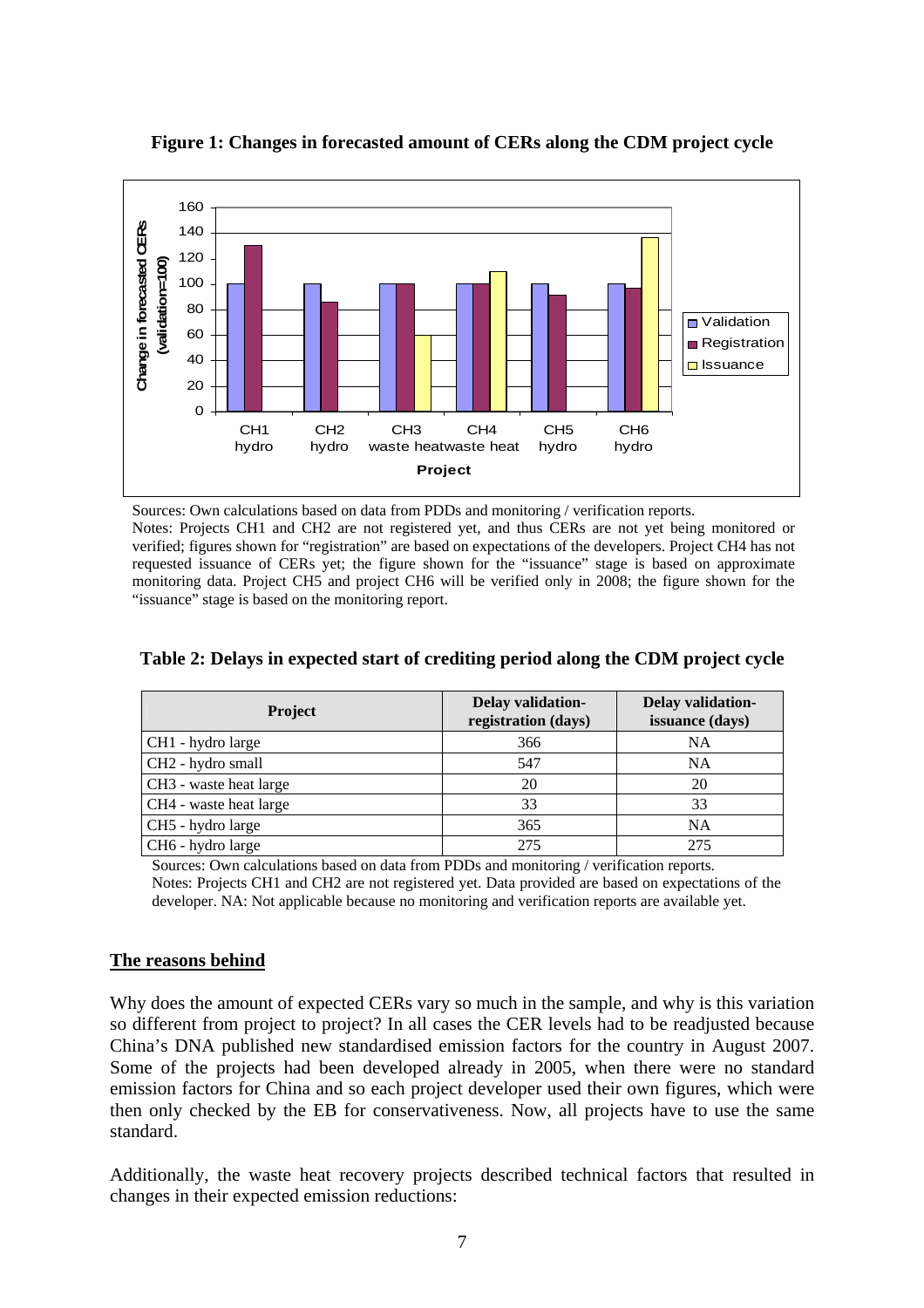- Lack of reliable historical data on waste gas production, resulting in incorrect figures used for feasibility studies.
- Unpredictable, high variability of waste gas output. This issue affects also the financial viability of the project and its additionality.
- Monitoring difficulties due to the new fuel type, for which prior experience is lacking.
- Higher power requirements for plant operation than foreseen, due to the use of new technologies.
- Unforeseen increase in absolute in-project emissions due to variance in volume and/or type of coal used for firing.
- Use of new, unknown equipment leading to heat losses in the transportation system and a decrease in the available heat for power production, and resulting in decreased emission reductions.

Further, all the hydro projects in the sample have experienced delays in the expected start of the crediting period, which may also be affecting their expected performance in terms of volume of CER generation.

Finally, the high variability in the observed change in forecasted amount of CERs may be due to incentives that differ among project types. For example, the plant load factor, which is a key parameter for renewable electricity projects, may be underestimated in the PDD to make the project look less financially attractive than it actually is and so fulfil the additionality requirements. Such projects would then have a tendency to show an overperformance. On the contrary, for projects that have no problems in passing the additionality test, an optimistic estimate of the parameters is likely, which would result in underperformance later on.

What are the reasons behind the delays in the start of the crediting period of the analysed projects? Reasons for delay are more varied than those for changes in expected emission reductions, but they are mainly of institutional, methodological and financial nature:

- Three projects experienced delays in the DNA approval process.
- The use of a new methodology (either unknown in the country or completely new) caused longer lead times in three cases.
- Two projects had delays in the EB registration process.
- Two projects needed longer time than expected for processing the governmental permits for the project (apart from CDM approval), partly due to the low efficiency of the local administration.
- One project had problems with financial closure to acquire the necessary equipment.

### **4. Additionality argumentation**

Additionality is the key parameter that ensures that CDM projects result in real reduced greenhouse gas emissions and are not "business as usual" projects. It implies demonstrating that the project would have not been viable without the positive impact from the CDM registration and CERs sale. This demonstration is usually performed through a standard tool, the "Tool for the demonstration and assessment of additionality", which includes specific steps that need to be followed in order to substantiate why the project can only happen thanks to the help of the CDM component. Although this tool is required in most consolidated methodologies and is nowadays common practice, it is not formally mandatory. Especially small-scale projects are allowed to follow simplified procedures to demonstrate additionality, and some methodologies for large-scale projects have specific requirements in terms of additionality demonstration.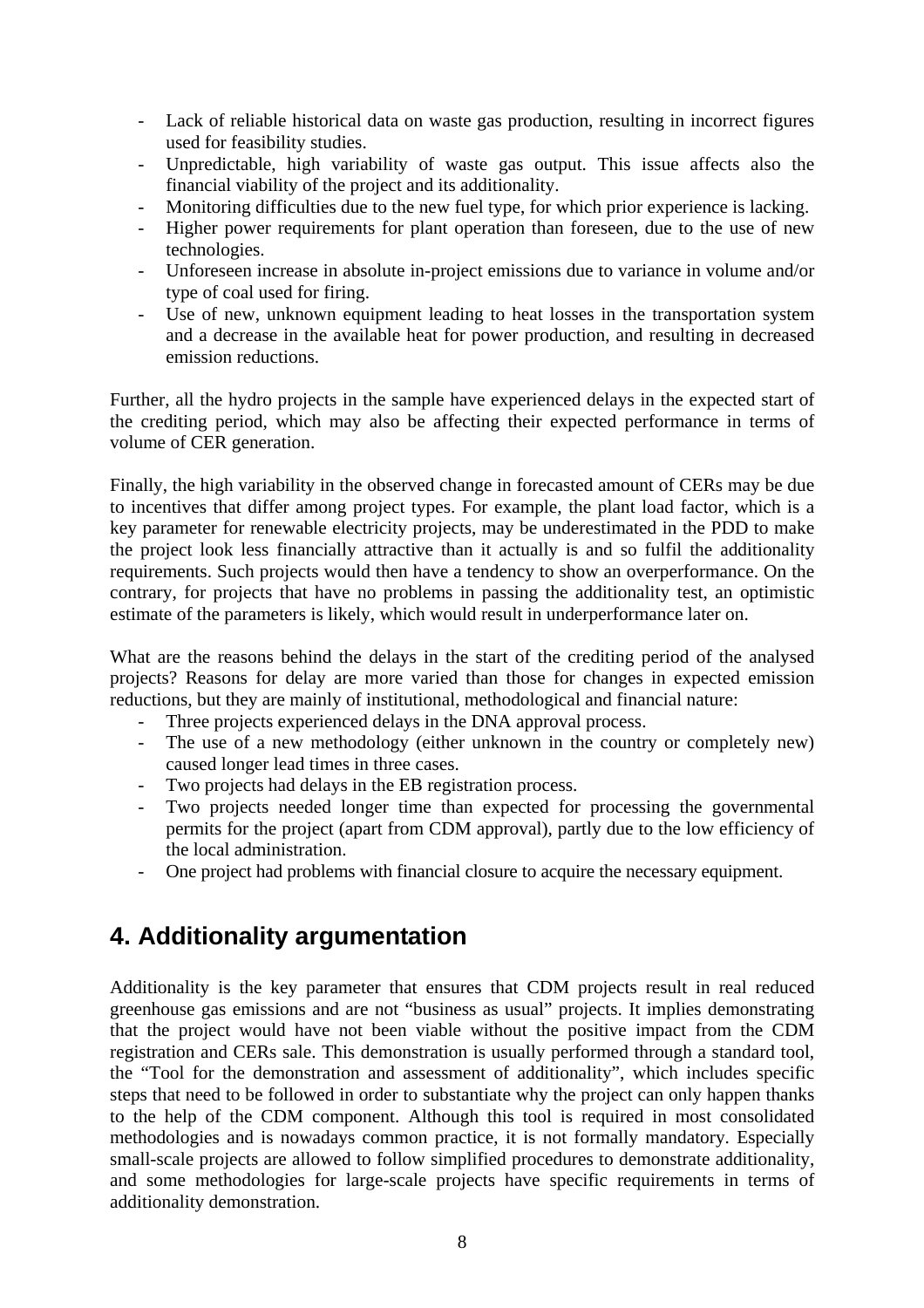The tool consists of the following steps:

- Step 0: Preliminary screening based on the starting date of the project activity Only for projects beginning between 1 January 2000 and 18 November 2004, which wish to claim credits for the operation time before their registration under the CDM. This step was removed from the tool in February 2007.
- Step 1: Identification of alternatives to the project activity consistent with current laws and regulations.
- Step 2: Investment analysis.

1

- Step 3: Barrier analysis (only one of steps 2 and 3 needs to be done).
- Step 4: Common practice analysis.
- Step 5: Impact of CDM registration.

In this section of the paper we assess whether the analysed Chinese CDM projects fulfil the criteria of the Tool for the demonstration and assessment of additionality, as well as the quality of the argumentation brought forward. Only one of the projects in the sample is smallscale, and in the additionality section of the PDD it follows the steps given by the standard Tool, therefore we assess its quality together with the large-scale projects.

None of the analysed projects pass Step 0, as all of them begun their activities after November 2004. All projects identify alternative scenarios to the proposed CDM project, taking into account the legal and regulatory requirements for each of them.

Three of the projects perform just a barrier analysis, while one project makes both barrier and investment analyses, and two perform an investment analysis (at first these also had both investment and barrier analyses, but in the last PDD version only the investment analysis remains).

All six projects argue having investment barriers for project implementation, although only half of them perform a complete investment analysis, which helps to substantiate this barrier stronger. Two of the projects performing barrier analysis use the IRR (internal rate of return) to substantiate the investment barrier, but without providing a detailed account of their calculations or a benchmark figure. The third one just presents a qualitative description of the barrier, without any quantitative indicator. The three projects performing a complete investment analysis use the IRR as indicator. In all three cases, the validator requested further clarification, documentation or data to substantiate the IRR calculation and/or benchmark, and as a result two of them included an annex with the detailed cash flow. All three projects perform a sensitivity analysis, although one of them limits this analysis only to changes in the operating hours of the facility.

Four of the projects also describe technological barriers for implementation. These include construction difficulties and/or high cost of materials in the case of hydro projects, and lack of knowledge of the new technology (because it is external to the sectoral expertise of the company or because it is imported equipment) in the case of waste heat recovery projects<sup>3</sup>.

Other types of barriers mentioned are unsuitable road infrastructure for transporting equipment and materials, organisational barriers due to lack of expertise of the project owner in the sector, and prevailing practice barriers.

<sup>3</sup> Ultimately, according to the validation report (TÜV Süd), sufficient trainings were provided, and the Japanese equipment is running as foreseen.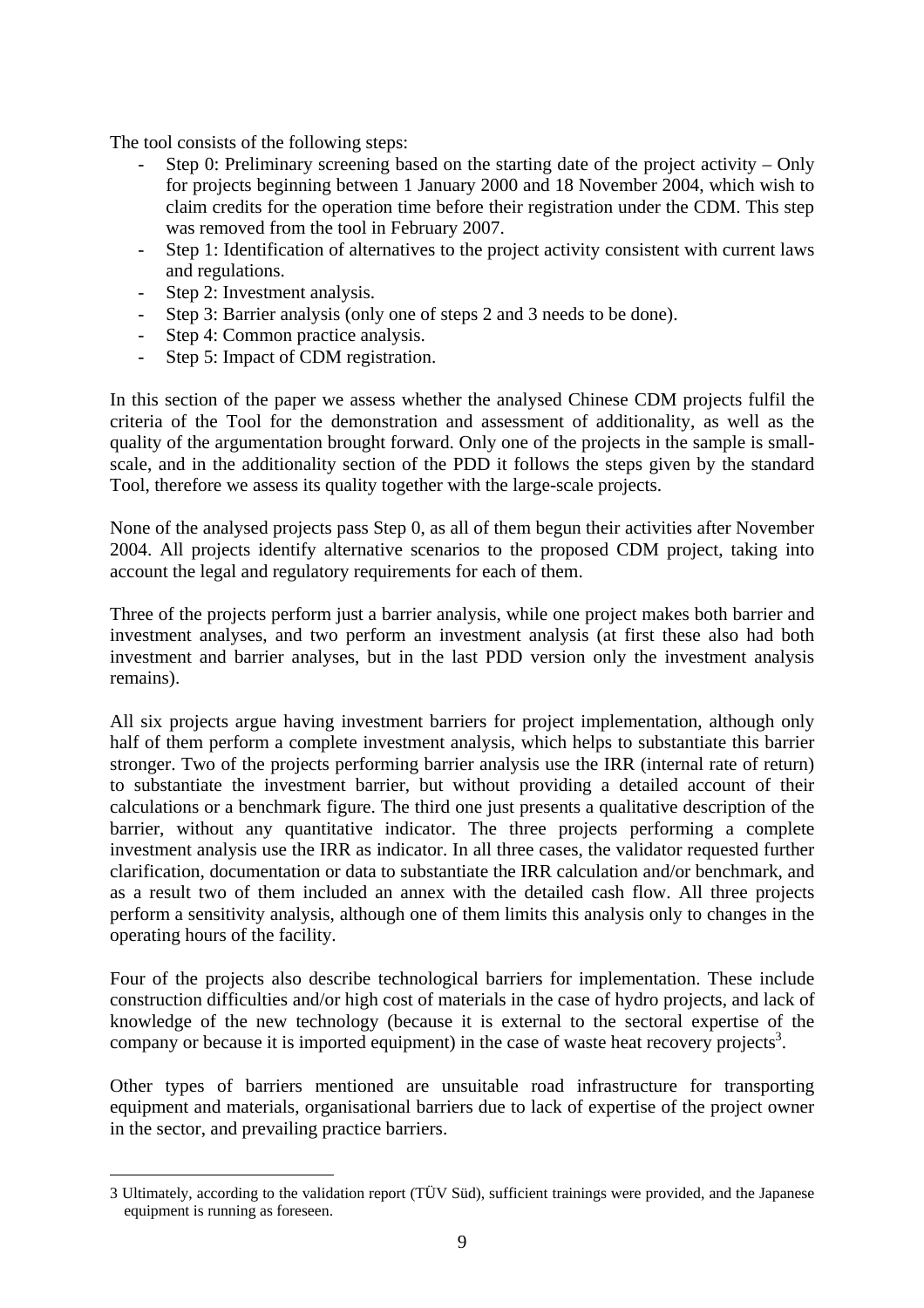All analysed projects go through step 4 of the additionality tool, this is, the common practice analysis. However, in two of the PDDs this analysis does not seem detailed enough, as it does not really present other similar projects happening in the region or country. One of these projects, a large hydro power plant, received a public comment during the publication of the PDD in the UNFCCC's webpage, expressing doubts about the quality of the PDD, including the common practice analysis in the additionality section: "In common practice analysis, I see there were already 500 MW small hydropower projects developed without CDM. It's not "very few". In addition, hydro electricity is more than 60% of all electricity generation capacity in Hubei"<sup>4</sup>.

Finally, all six projects describe the way in which they expect the CDM will help to overcome the described barriers (impact of CDM registration). Three of them provide a quantitative account of the effect of the CDM on their expected revenues, and the other three give a qualitative description of these effects.

The reference to third-party, independent evidence and information sources is important for substantiating the additionality argumentation, especially in the cases where no complete investment analysis is performed. Four of the assessed projects consistently cite independent evidence, while one cites only one reference for the IRR benchmark source and the other one does not cite any independent source of information at all (this last one is the small-scale project).

The two projects lacking independent supporting information, sufficiently objective barrier analysis and detailed common practice analysis are the ones that have not been approved at validation yet, and this might be one of the reasons why validation is taking so long. The other four projects, which have already been validated and registered, show an improvement in the quality of additionality argumentation between the PDD submitted for validation and the one used for registration, as in all of the cases the validator required additional information, documentation or clarification for this section.

### **5. Stakeholder participation and sustainability impacts**

Promoting sustainable development in the host countries is one of the main objectives of CDM projects. Therefore, CDM projects have to receive a national approval from their Designated National Authority (DNA), which is based on the sustainability benefits that the project will achieve in the host country. Moreover, the Project Design Documents have to explicitly detail what are the expected sustainability benefits to be achieved by the projects, they have to present the documentation related to the environmental impact assessment of the project, and they have to describe how the relevant local stakeholders were allowed to participate and issue comments on the project. By engaging in consultation with the relevant stakeholders, projects can demonstrate that they respond to the development demands of the local population, while ensuring social and environmental sustainability.

However, there are no specific internationally recognised requirements for ensuring good-quality stakeholder consultation processes in CDM projects. It is up to each host country to establish their own requirements for stakeholder consultation, and some may even not do so at all, leaving it up to the project developer to decide in which manner they invite stakeholders to participate. Therefore, the stakeholder consultation process varies from project to project and its analysis can

<sup>4</sup> Comment by Long Yan, Huanneng Environmental Consulting, available at http://www.dnv.com/focus/climate\_change/projects/projectdetails.asp?ProjectId=514.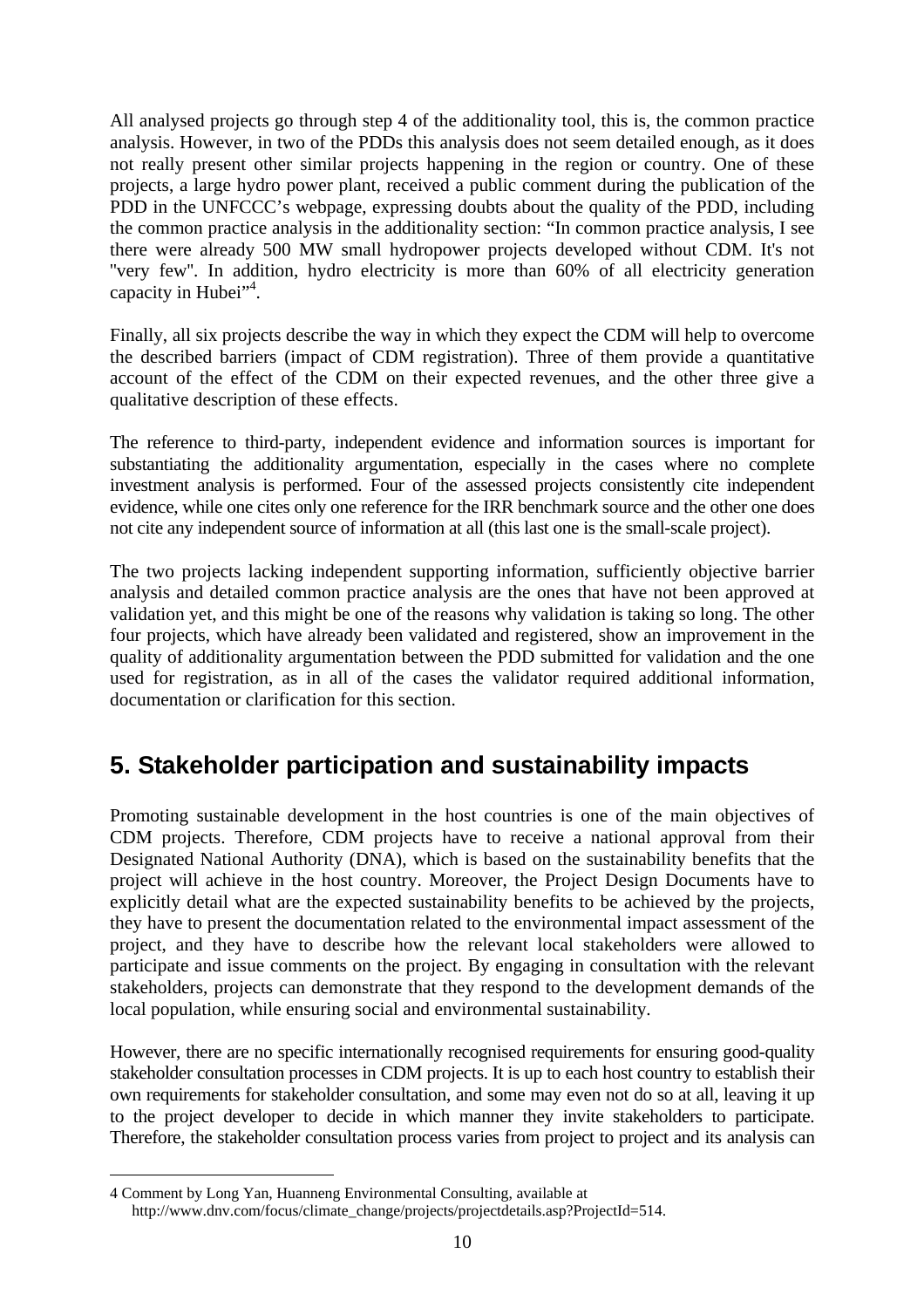provide an idea of how seriously a project developer, vis-à-vis the in-country regulations, considers participation and social engagement. However, according to Boyd et al. (2007), it can be misleading to evaluate project performance in terms of sustainable development benefits only through project documentation, since local conflicts might not be visible due to biases in selecting participants for stakeholder consultation meetings (Cole, 2006; Corbera and Brown, 2007).

Similarly, as established by the Marrakech Accords, it is the host country's prerogative to define whether a CDM project contributes to sustainable development (UNFCCC, 2001), and thus international sustainable development standards are absent (Sutter and Parreno, 2007). Several studies show that CDM projects are failing to achieve real synergy between emission reductions and sustainable development in the host country (Lohmann, 2006; Boyd et al., 2007; Michaelowa and Michaelowa, 2007; Olsen, 2007; Sirohi, 2007).

The Chinese government considers sustainable development to be a national strategy and China's approval procedures and requirements stress that CDM projects must make a contribution to sustainable development. So far, however, the CDM approval procedures do not include quantifiable indicators to measure project's contribution to sustainable development. Projects are rather evaluated on the basis of their impact within a clearly defined priority area than by a quantified measurement of sustainable development (IGES and CREIA, 2005).

China has identified the following priority areas for CDM project implementation: energy efficiency improvement, development and utilisation of new and renewable energy sources, and methane recovery and utilization. These priority areas comprise projects reducing carbon dioxide and methane, because reducing emissions of these two GHGs is closely related to energy conservation and renewable energy development, and it often involves much higher emission reduction costs per unit. The emissions of the other four GHGs are mainly generated by chemical industries, and reducing them generally involves end-of-pipe treatment and other simple technologies. It also offers limited social, environmental or economic benefits other than GHG abatement or CER revenues. These emission reductions are thus charged with high levies by the Chinese government (IGES and CREIA, 2005).

With respect to the stakeholder consultation, the Chinese government has a centralised CDM approval procedure and the DNA has not established any explicit procedure to fulfil this CDM requirement. Chinese provincial or local government bodies have no mandate to clear or approve CDM projects independently.

The first step to make a consultation possible is to identify the relevant stakeholders. All six analysed projects identify their stakeholders, however, the number of organisations or rather "categories" of stakeholders vary greatly:

- One PDD identifies 5 categories of stakeholders: government and non-government parties, local residents, NGO's, local social organisations.
- One PDD identifies 4 categories: local government officials, local residents, related employees and members of the general public.
- Three PDDs identify 3 categories: government officials, local residents and local trade association or related employees.
- One PDD only identifies 1 category of stakeholders: local landowners.

On the other side, the number of people actually responding to the project developer's invitation to participate in a public consultation process also varies significantly from project to project:

- Two projects had a response from over 50 people.
- One project had between 20 and 50 people attending its invitation.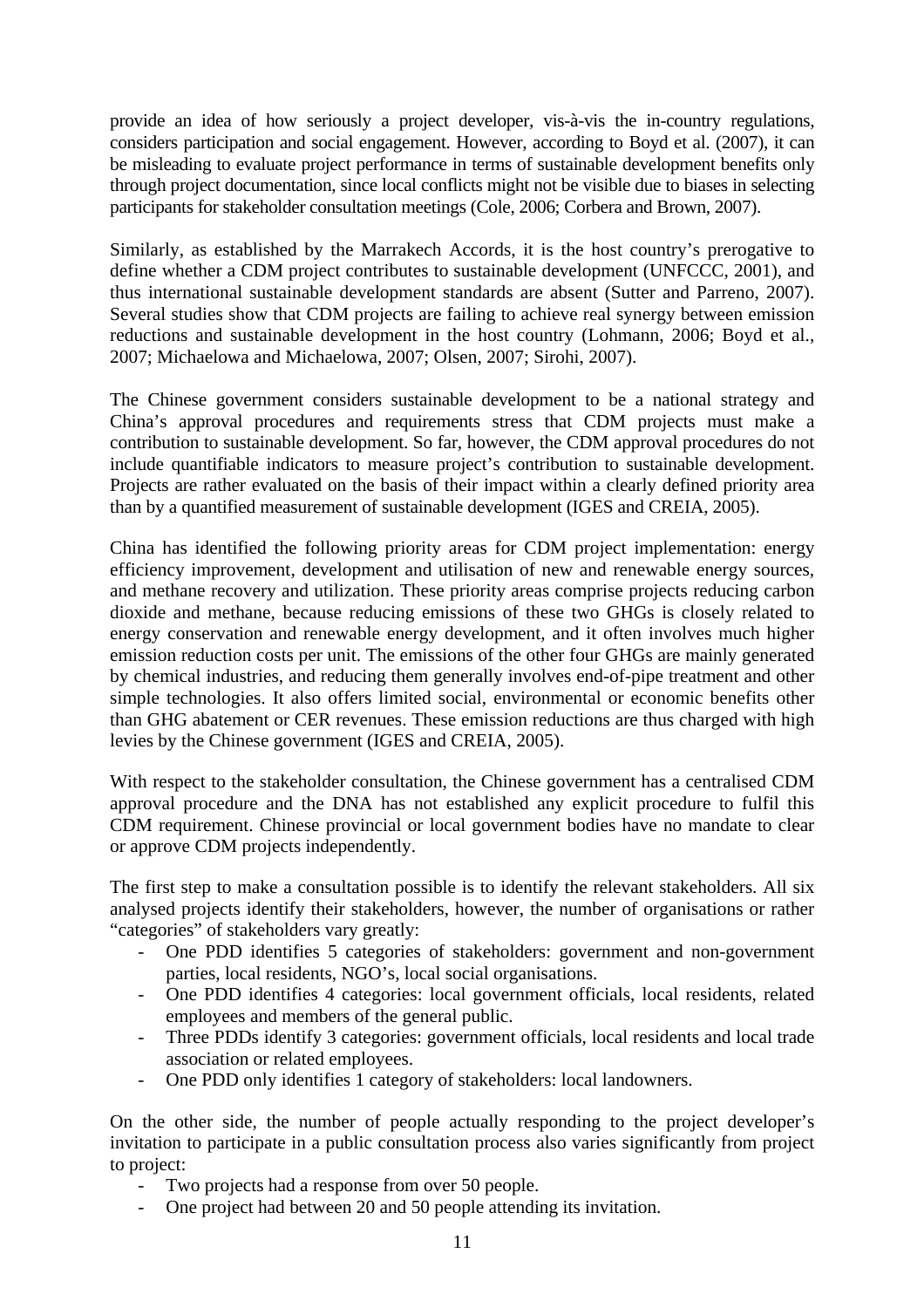- One project had below 20 people.
- Two projects do not specify in their PDDs how many people attended their invitation.

It is also interesting to analyse what kind of communication media project developers use to engage stakeholders, invite them to participate and receive their comments. Using open, mass communication media (such as radio, TV or public notices in community centres) shows that "everybody is invited", which is a sign of openness and transparency in the consultation process. Using, on the other hand, only "closed" communication channels, directed to specific people or organisations (letters, emails, telephone calls), can limit the ability of the general public to express their concerns. We should note here that the results from this analysis may rather reflect the current Chinese institutional setting than project developer's degree of openness.

In this analysis, two stages are differentiated: the communication media used for inviting stakeholders to make comments, and the media used during the consultation process itself. Half of the analysed projects do not describe in their PDDs what the communication media used for inviting stakeholders is. The other half uses written media<sup>5</sup>, directed to specific stakeholders, possibly limiting the range of stakeholders allowed to participate.

Half of the projects used the written survey or questionnaire as the tool for gathering comments, one of them in a process linked to the Environmental Impact Assessment (EIA) for the project, one additional to the EIA consultation, and one in cooperation with the local government. While allowing the participation of a large number of different people, written surveys gather comments that might not be sufficiently informed (a survey normally includes a brief written description of the project and its expected benefits, but does not allow for detailed explanations and answers to questions and doubts, as consultation meetings do). They also normally have concrete questions and provide limited space for additional comments. In one of these cases, the validator additionally organised a public discussion with some local families.

One third of the projects organised public meetings and had additional discussions with authorities. One project, finally, does not state in its PDD what kind of consultation process it organised, but states that it had been linked to the EIA process and the acquisition of permits and governmental licenses.

Four of the analysed projects state having received positive comments from the stakeholders, while two of them do not report about receiving any positive comments or not. Five projects did not receive any negative comments from the stakeholders, and one does not report on negative comments. Finally, also five of the projects report having requests for further action or information, while one does not report on that. In all five cases, the questions or demands are answered in the PDDs. The main concerns or demands raised by stakeholders are summarised in Table 3.

Some of these concerns are related to the general negative perception of large hydro power plants, whose construction may entail negative environmental impacts and population displacement. In the last several years, news about local protests against hydro projects in China has spread (Chen, 2004; Cheng, 2005; Liu, 2007; Yardley, 2007; Everding, 2008). Although apparently none of these protests have involved projects within the CDM, this is a sensitive issue for large hydro power projects. In all the projects in the sample with these kinds of concerns, the developers have assured that none of the feared impacts will take place.

<sup>5</sup> Written surveys or questionnaires directed to a specific number of people. Depending on the method used for selecting the sample of people to include in the survey, which is not described in any of the cases, the sample could or could not be representative of all the projects' stakeholders.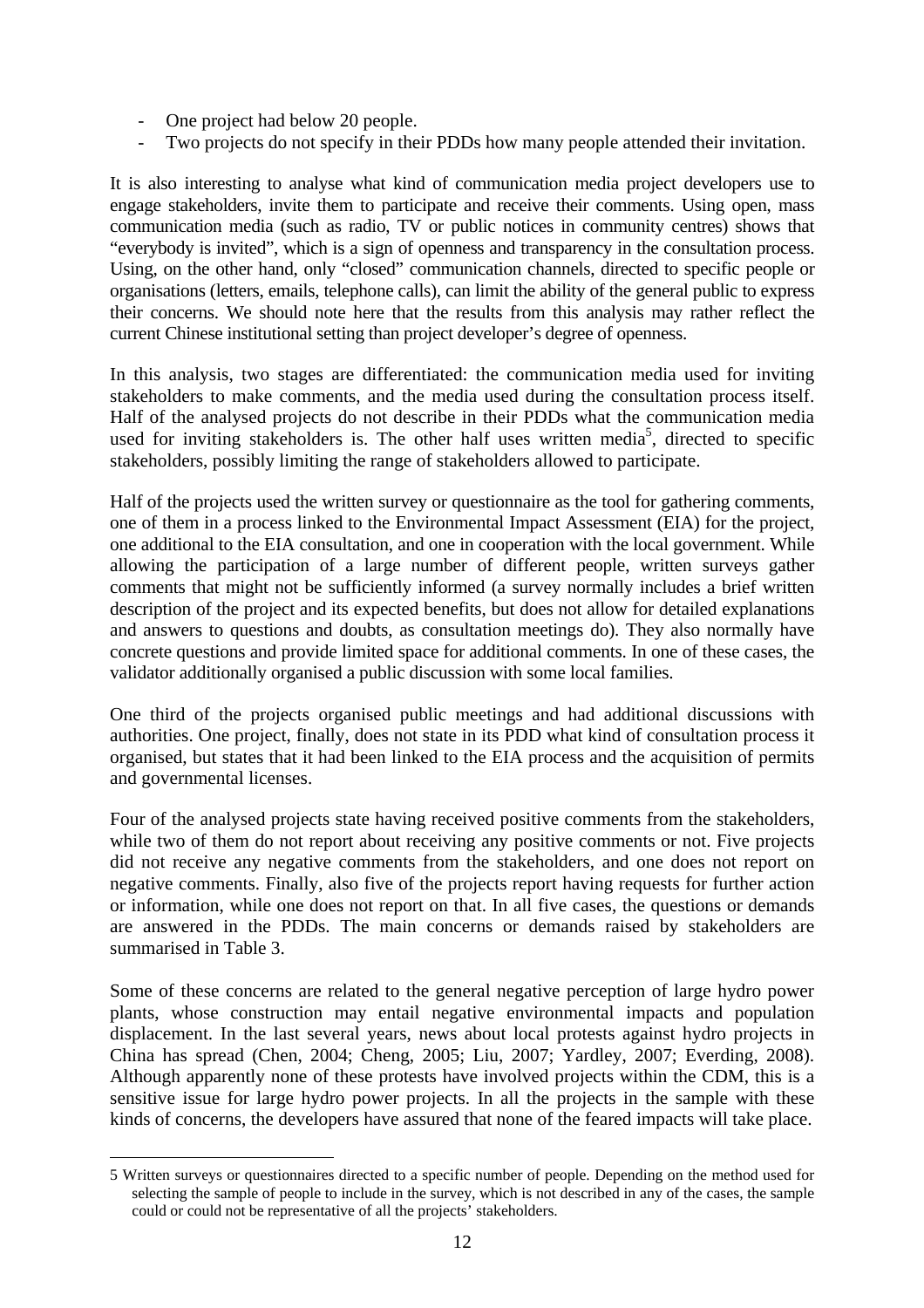#### **Table 3: Main concerns and expectations raised by stakeholders**

| Type of concern or demand                                                                  | <b>Number</b><br>0t<br>projects |
|--------------------------------------------------------------------------------------------|---------------------------------|
| Requests or expectations related to creation of local employment                           |                                 |
| Concerns about possible negative environmental impacts of project / Request for compliance | 5                               |
| with environmental regulations and management plans                                        |                                 |
| Expectations of possible positive environmental impacts                                    | 2                               |
| Requests to ease the local power shortage situation / Expectation for improved energy use  | $\mathfrak{D}$                  |
| Concerns about possible land expropriations                                                | $\mathcal{D}$                   |
| Requests for compensation to land owners if project affects their lands                    |                                 |
| Requests for further communication to communities about the project                        |                                 |
| Interest in replicability of project                                                       |                                 |

The demands and concerns raised by the stakeholders during the consultation processes can be compared to the sustainability benefits that the projects expect to achieve, as stated in the first part of their PDDs (see Table 4). In many of the cases, especially when referring to employment generation opportunities and positive environmental impacts, the concerns and demands of the population are in accordance with the sustainability benefits that the project developers expect to attain. However, none of the PDDs gives a detailed, quantitative account of the expected benefits to be reached. Moreover, as can be seen in Table 4, all of the expected sustainability benefits derive directly from the project activities themselves or from the country's environmental regulations and requirements. In none of the cases any voluntary, additional contribution to local development (e.g. community support activities, corporate responsibility programmes) is mentioned.

#### **Table 4: Expected sustainability benefits according to PDDs**

| Type of sustainability benefit                                                                      | <b>Number</b><br>of<br>projects |
|-----------------------------------------------------------------------------------------------------|---------------------------------|
| Contribution to local economy through generation of employment and/or demand for local services     |                                 |
| Increase of clean energy supply / diversification of electricity sources                            |                                 |
| Provision of capital investment to project developers / enhancement of local investment environment |                                 |
| Demonstration of a new technology for an industrial sector                                          |                                 |
| Improvement of local environment (air, water, etc.)                                                 |                                 |
| Project location in poor rural area with high percentage of ethnic minorities <sup>6</sup>          |                                 |
| No sustainability benefits detailed in PDD                                                          |                                 |

## **6. Conclusions**

1

Small-scale CDM projects in China might be facing more technological and financial barriers than large ones, especially if they are implemented by small, private companies without prior CDM experience<sup>7</sup>.

<sup>6</sup> This characteristic of the project is regarded by the Chinese authorities as a positive contribution to sustainable development, as the project is expected to contribute to poverty alleviation.

<sup>7</sup> When asked about the disadvantages of the CDM, project owners always mention the tedious registration process, which takes much longer time and effort than they expected in the beginning (interviews with ten local project owners, November and December 2007).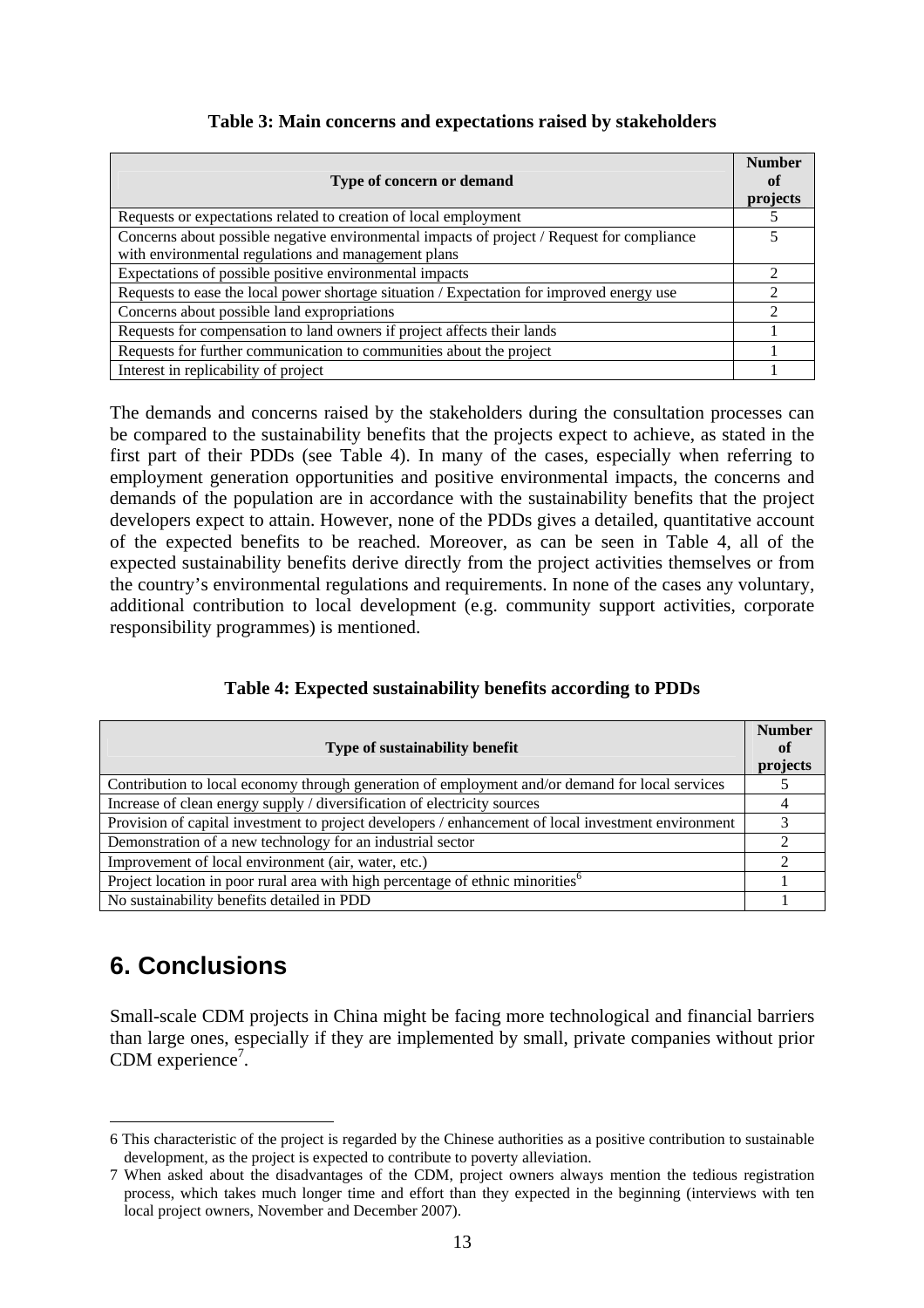The amount of CERs forecasted changes as the projects move on from the design and validation phase to registration and actual issuance of CERs, and it can both increase or decrease. These changes are mainly due to new standardised baseline information published by the country's DNA, but also due to technological barriers related to the new technologies involved in the CDM projects. Underperformance may also be caused by the long delays experienced by hydro projects. Overperformance could be caused by a previous underestimation of the plant load factor in the PDDs.

The expected start of project operation and CER generation can also change as the project advances from validation to registration, but no changes have been observed between registration and issuance of CERs. These delays are explained by different institutional, technological and financial causes, such as delays in the DNA approval process, the CDM registration process and the acquisition of all required governmental permits; the use of new baseline and monitoring methodologies; or difficulties achieving the financial closure of the project.

Additionality is the key parameter that ensures that CDM projects result in real reduced greenhouse gas emissions and are not "business as usual" projects. All projects evaluated follow the steps given by the Tool for the demonstration and assessment of additionality. All projects argue having investment barriers for project implementation, but only half of them perform a complete investment analysis. Other barriers found are technological (two thirds of the projects), unsuitable infrastructure, organisational and prevailing practice ones.

One third of the projects lack independent sources of information, sufficiently objective barrier analysis and detailed common practice analysis. These projects have been in validation for over a year, without having been submitted for registration yet, and this lack of quality of the additionality argumentation might be one of the reasons why. All the projects already registered were requested additional information, documentation or clarification to substantiate the additionality argumentation by the validators, and thus show an improvement in the quality of additionality argumentation between the PDD submitted for validation and the one used for registration.

In China there is no specific procedure for carrying out stakeholder consultations in CDM projects, and therefore the consultation process varies from project to project. The number of stakeholders identified varies greatly, as well as the number of people actually participating in the process and issuing comments. The consultation method mostly used in China appears to be the written survey or questionnaire, followed by the public meeting. While allowing the participation of a large number of different people, questionnaires gather comments that might not be sufficiently informed and provide limited space for additional comments. Several of the PDDs do not provide sufficient information on the consultation methods, the people participating or the communication channels they used. This could reflect just the current institutionality in China or also a lack of transparency in the description of the consultation process.

The expectation most commonly expressed by stakeholders is the creation of local employment, which is also the sustainability benefit most commonly offered by the projects. Possible negative environmental impacts are also a matter of concern for stakeholders in most projects, but project developers normally have environmental management plans that are legally binding. Concerns about possible negative impacts on land or rehabilitation problems have been raised for some of the hydro projects in the sample, but they have been appeased by the project proponents. Other sustainability benefits offered by projects are the increase in clean energy supply (issue also requested by stakeholders in some of them), the provision of new capital for investment and the demonstration of a new technology.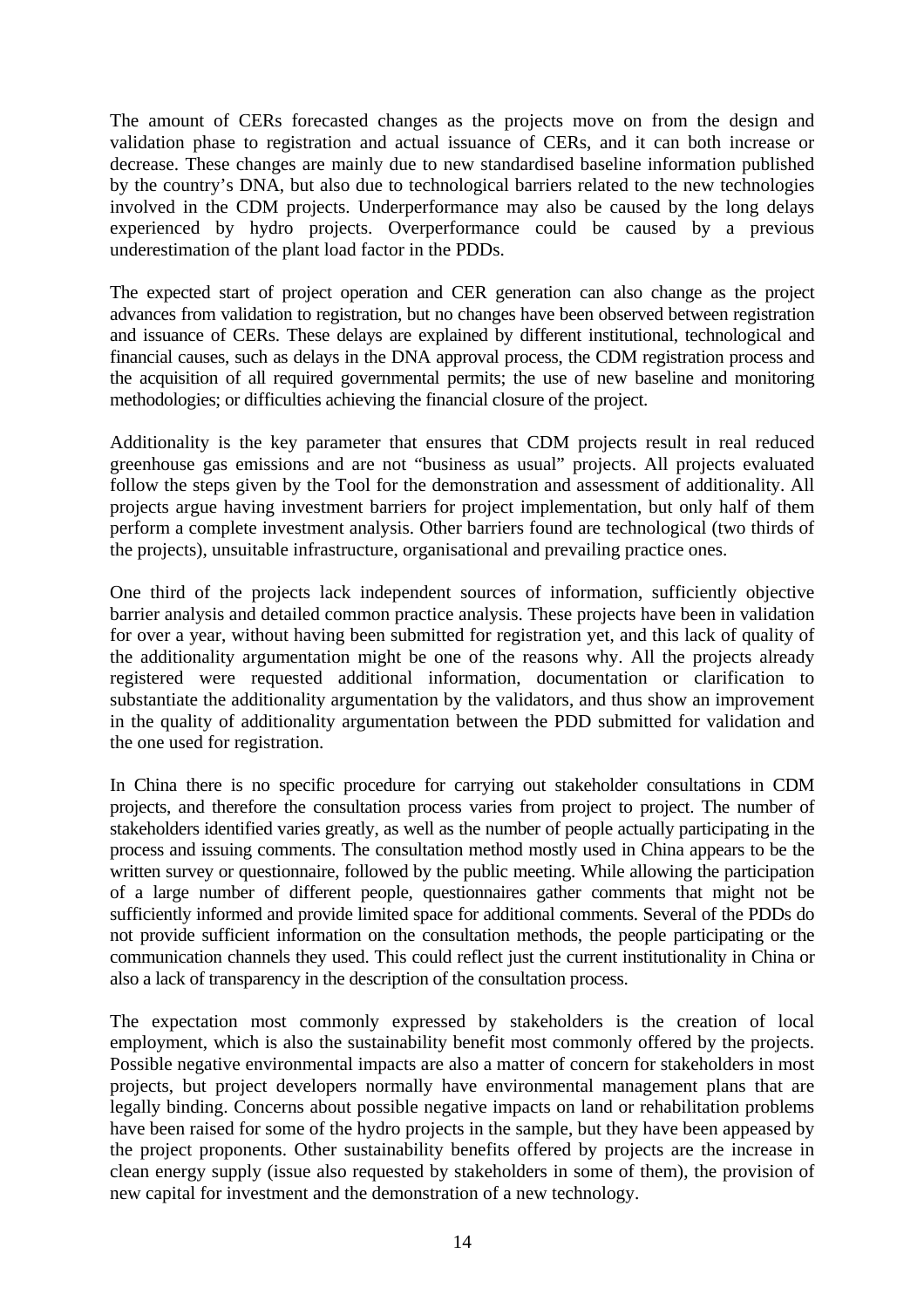### **References**

Boyd E., Hultman N.E., Roberts J.T., Corbera E., Ebeling J., et al. (2007). *The future of the clean development mechanism: an assessment of current practice and approaches for policy*. Tyndall Centre for Climate Change Research Working Paper 114. 55 pp.

Carbon Finance. (2007). *Warnings grow of 2008 CER delivery squeeze*. Lead Stories, 16/10/2007. URL: http://www.carbon-financeonline.com/index.cfm?section=lead&action=view&id=10796 (accessed 11/02/2008).

Castro P., Michaelowa A. (2007). *Opinions of project developers regarding performance of CDM projects*. Discussion paper CDM-5. London: Climate Strategies.

Chen K. (2004). *Chinese protests grow more frequent, violent*. The Wall Street Journal, 5/11/2004. URL: http://www.chinalaborwatch.org/en/web/article.php?article\_id=50225 (accessed 07/02/2008).

Cheng E. (2005). *CHINA: Protests escalate*. Green Left, 24/08/2005. URL: http://www.greenleft.org.au/2005/639/33964 (accessed 07/02/2008).

Cole J.C. (2006). *Social Development Aspects of Kyoto Protocol Clean Development Mechanism Projects: A Review of Four Hydroelectricity Projects in Brazil and Peru.* Oxford: Oxford University Centre for the Environment.

Corbera E., Brown K. (2007). Building institutions to trade ecosystem services: Marketing forest carbon in Mexico. *World Development*, in press.

Ellis J., Kamel S. (2007). *Overcoming barriers to Clean Development Mechanism projects*. COM/ENV/EPOC/IEA/SLT(2007)3. Paris: OECD and UNEP Risø Centre. 51 pp.

Everding G. (2008). *China's push for hydropower dams sparking grassroots backlash, suggests new book*. Washington University in St. Louis News & Information, 07/01/2008. URL: http://news-info.wustl.edu/tips/page/normal/10761.html (accessed 07/02/2008).

Ghosh S. (2007). *Aid, the Clean Development Mechanism and Some Open Questions.* Oslo: Development Today. 3 May 2007.

IGES and CREIA. (2005). *CDM country guide for China*. Tokyo, Kanagawa and Beijing: Ministry of Environment (Japan), Institute for Global Environmental Strategies (IGES) and Chinese Renewable Energy Industries Association (CREIA). 175 pp.

Leoning A. (2006). *Punto de Vista: Proyectos de relleno sanitario se mantienen como una buena inversión a pesar de los contratiempos.* Point Carbon: CDM & JI Monitor, 13/12/2006.

Lohmann L. (2006*). Carbon trading – A critical conversation on climate change, privatisation and power.* Development Dialogue No. 48. Uppsala, Dag Hammarskjöld Foundation. 360 pp.